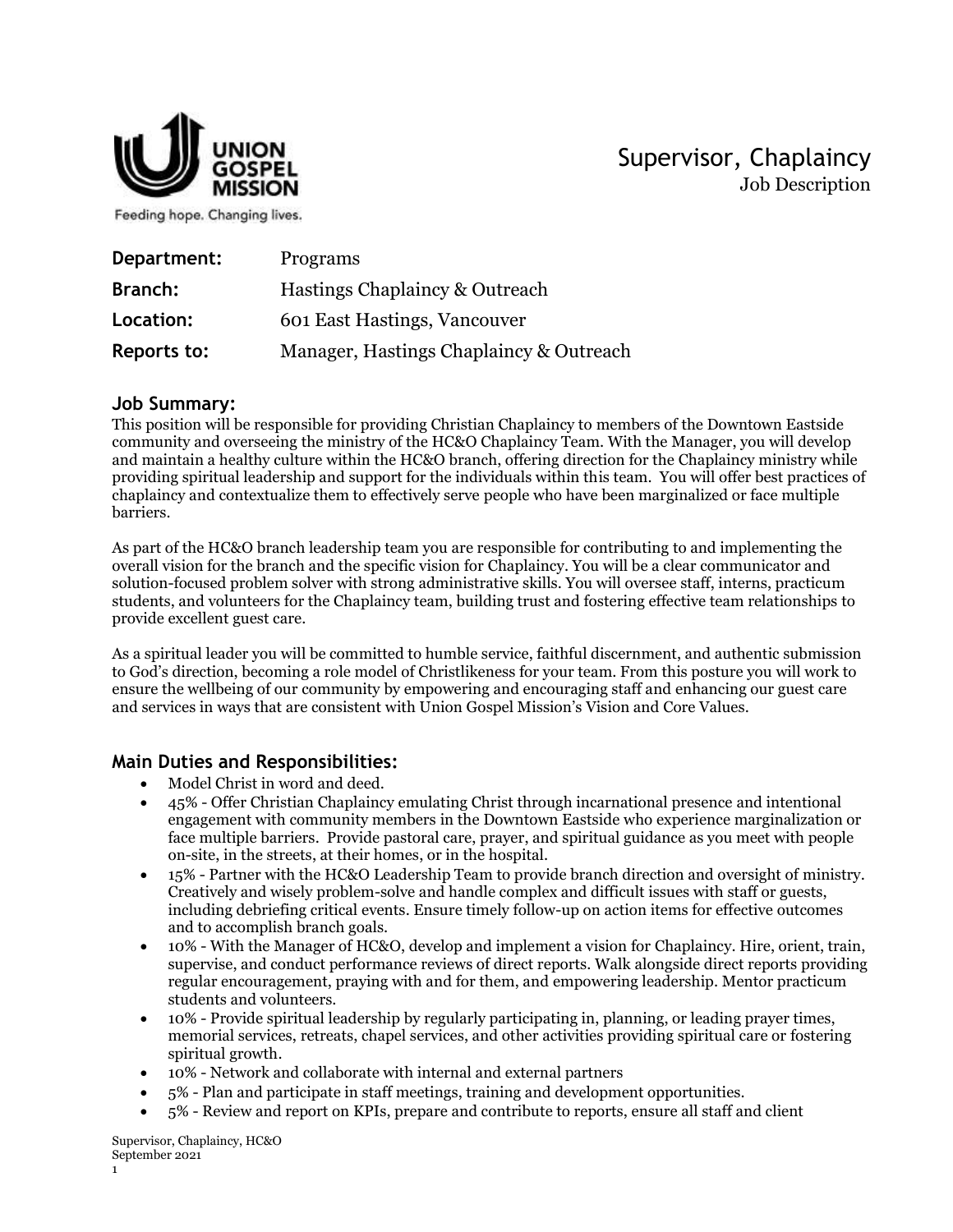documentation is done accurately and promptly. Arrange and oversee practicum student and volunteer placements on the Chaplaincy team.

- Adhere to all UGM published policies, practices, and procedures, including Occupational Health and Safety.
- Other duties as required.

# **Knowledge, Skills and Abilities:**

- Agreement with UGM's Mission Statement (see www.ugm.ca) and Statement of Faith.
- A vibrant and growing relationship with Jesus Christ, our Creator, as Saviour and Lord.
- Bachelors' Degree in Divinity, Theology or Christian Studies from a recognized, fully accredited university (Master's level an asset).
- 3 units, at least 1 advanced, of supervised Clinical Pastoral Education (CPE) from the Canadian Association of Spiritual Care (CASC)
- 5+ years' experience in a recognized Christian ministry.
- Supervisory experience with the ability to mentor, motivate, and direct a team.
- Consideration may be given to alternate combinations of lived experience and education.
- Experience with and a heart for supporting people who have been marginalized.
- Experience working in a multi-ethnic and social-economic diverse community.
- Experience dealing with complex matters and a demonstrated ability to de-escalate tense situations that could erupt in aggressiveness or violence.
- Experience working with Indigenous people is an asset.
- Excellent oral, written and interpersonal communication skills with the ability to clearly and effectively communicate across the organization and externally.
- A commitment to ethical practices and the ability to maintain confidentiality regarding sensitive matters relating to the organization or those accessing services.
- Ability to work independently; self-motivated and disciplined.
- Excellent time management and administrative skills.
- Intermediate computer skills (Excel, Word, and Outlook).
- Valid Class 5 drivers' license is required.
- Complete UGM Non-Violent Crisis Intervention Course.

# **Behavioural Competencies:**

- **Adaptability/ Flexibility (Level 3)** Adjust approach to meet needs of changing conditions, situations, and people to work effectively in difficult or ambiguous situations.
- **Christ-likeness (Level 3)** Demonstrate the love of Christ in word and deed by living out the values of the Gospel.
- **Client Service Orientation (Level 3)**  Provide service excellence by focusing efforts on discovering and meeting needs within personal, professional, and organization capacities and boundaries.
- **Interpersonal Rapport/Savvy (Level 3)** Establish and maintain relationships with others based on mutual respect, trust, sensitivity, transparency, empathy, compassion, tact, and diplomacy.
- **Leadership (Level 3)** Help others achieve excellent results and create enthusiasm for a shared vision and mission, despite critical debate and adversity.
- **Self-Care (Level 3)** Deliberately and continuously apply professional and personal self-care to sustain optimal productivity and maintain physical, mental, spiritual, and emotional health.

### **Self-Management (Level 3)** Manage emotions and strong feelings while maintaining a calm and tactful demeanor under a broad range of challenging circumstances.

Supervisor, Chaplaincy, HC&O September 2021 2